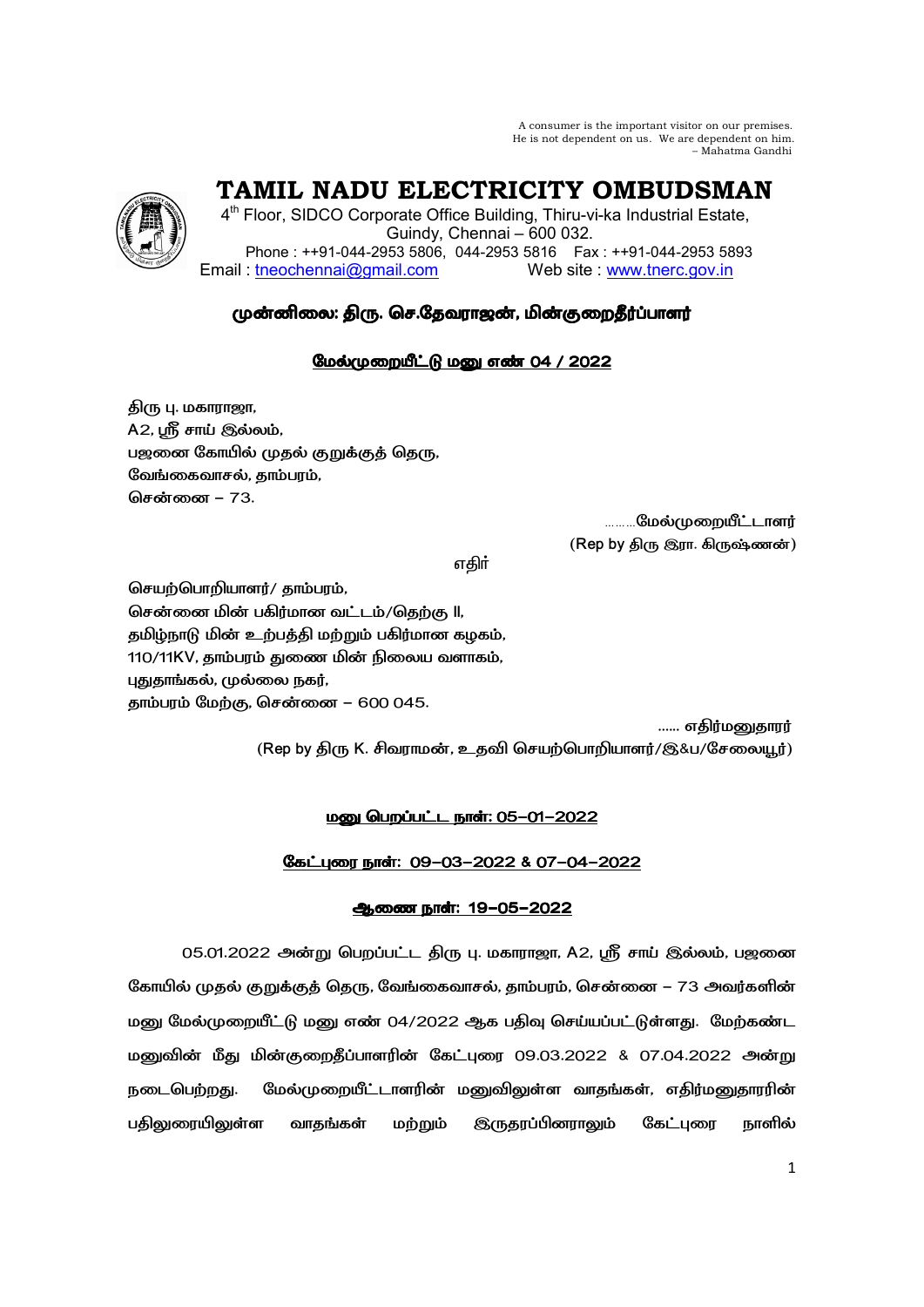எடுத்துரைக்கப்பட்ட வாதங்கள் ஆகிய அனைத்தையும் ஆராய்ந்து மின்குறைதீர்ப்பாளரால் கீழ்க்கண்ட ஆணை வழங்கப்படுகிறது.

#### ஆணை

## 1. <u>மேல்முறையீட்டாளரின் கோரிக்கை:</u>

மேல்முறையீட்டாளரின் மின் இணைப்பில் செலுத்திய அதிகப்படியான மின் கட்டணத் தொகையை திருப்பி வழங்குமாறு மேல்முறையீட்டாளர் விண்ணப்பித்துள்ளார்.

#### <u>2.0 வழக்கின் சுருக்கம்:</u>

2.1 மேல்முறையீட்டாளரின் மின் இணைப்பு எண் 313-205-3898-இல் அசாதாரணமாக மின் அளவீடு வந்ததால் 27.07.2021 அன்று எதிர்மனுதாரருக்கு புகார் அளித்ததாக மேல்முறையீட்டாளர் தெரிவித்துள்ளார்.

2.2 மேற்கூறிய புகாரின் பேரில் எந்த நடவடிக்கையும் இல்லாததால் மேல்முறையீட்டாளர் சென்னை மின்பகிர்மான வட்டம்/தெற்கு—II, மின் நுகர்வோர் குறைதீர் மன்றத்தை 31.07.2021 அன்று அணுகியுள்ளார்.

2.3 மின் நுகர்வோர் குறைதீர்க்கும் மன்றம், றம், சென்னை மின் மின்பகிர்மான வட்டம்/தெற்கு–ll, 08.10.2021 அன்று தன்னுடைய ஆணையை அளித்துள்ளது. மன்றம் அளித்த தீர்ப்பில் அதிருப்தியுற்றதால் இந்த மேல்முறையீட்டு மனுவினை மேல்முறையீட்டாளர் மின்குறைதீர்ப்பாளரிடத்தில் சமர்ப்பித்துள்ளார்.

#### 3.0 - <u>மன்றத்தின் தீர்வு:</u>

சென்னை மின்பகிர்மான வட்டம்/தெற்கு–II, மின்நுகர்வோர் குறைதீர்க்கும் மன்றம் தன்னுடைய தீர்வை 08.10.2021 நாளிட்ட ஆணையில் தெரிவித்துள்ளது. அந்த ஆணையின் சம்பந்தப்பட்ட பத்தி கீழே கொடுக்கப்பட்டுள்ளது.

#### "<u>மன்றத்தின் தீர்வு</u>:

*The Forum observed that the good condition of the meter was ascertained by MRT. Hence request of the petitioner to refund the amount is not feasible of compliance. Hence the CGRF petitioner disposed off without any orders*."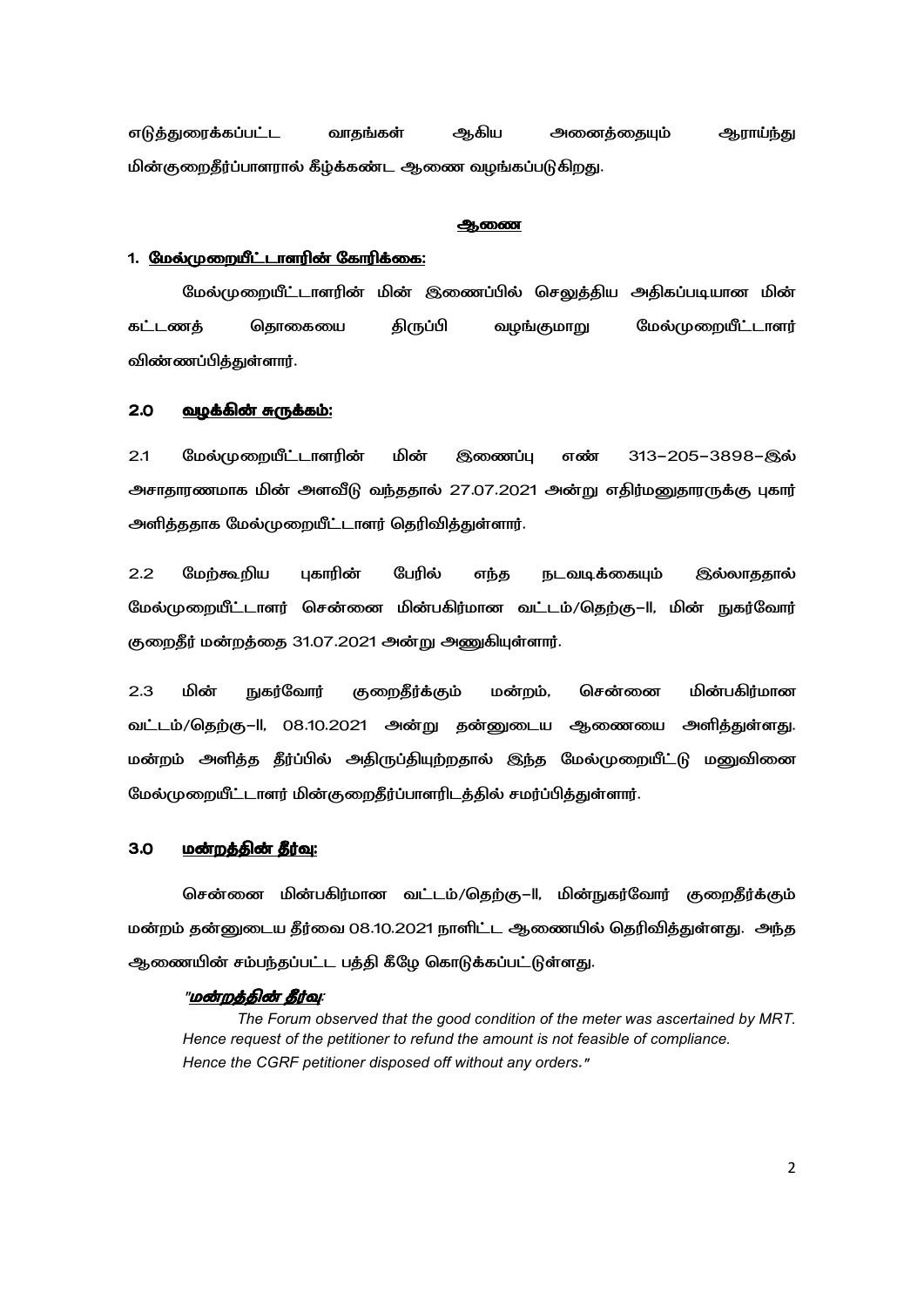#### <u>4.0 மின்குறைதீர்ப்பாளரின் கேட்புரை:</u>

4.1 மேல்முறையீட்டாளரும் எதிர்மனுதாரரும் தங்களது தரப்பு வாதங்களை நேரில் எடுத்துரைப்பதற்கு வசதியாக 09.03.2022 மற்றும் 07.04.2022 அன்றும் கேட்புரை நடத்தப்பட்டது.

4.2 மேல்முறையீட்டாளர் சார்பாக திரு இரா. கிருஷ்ணன் அவர்கள் கேட்புரை நாளில் கலந்து கொண்டு தன்னுடைய வாதத்தை எடுத்துரைத்தார்.

4.3 எதிர்மனுதாரர் சார்பாக திரு K. சிவராமன், உதவி செயற்பொறியாளர்/ இ&ப/ சேலையூர், சென்னை மின்பகிர்மான வட்டம்/தெற்கு–II அவர்கள் கேட்புரை நாளில் கலந்து கொண்டு தன்னுடைய வாதத்தை எடுத்துரைத்தார்.

4.4 மின்குறைதீர்ப்பாளரின் முன்பு சமர்ப்பிக்கப்படும் மனு மேல்முறையீட்டு மனு என்பதால் மின் குறைதீர்மன்றத்தில் மனுதாரரால் வைக்கப்பட்ட கோரிக்கைகள் சம்மந்தப்பட்ட வாதங்கள் மட்டுமே தீர்விற்கு எடுத்துக் கொள்ளப்படுகிறது. குறைதீர் மன்றத்தின் நடவடிக்கைகள், குறைதீர் மன்றத்தில் சமர்ப்பிக்கப்படாத புதிய நிவாரணங்கள் அல்லது பணியாளர் ஒழுங்கு நடவடிக்கை சம்மந்தப்பட்ட கோரிக்கைகள் முதலியன மின்நுகர்வோர் குறைதீர்க்கும் மன்றம் மற்றும் மின்குறைதீர்ப்பாளருக்கான ஒழுங்குமுறை விதிகளின்படி படி மின்குறைதீர்ப்பாளரின் தீர்விற்கு எடுத்துக் கொள்ளப்படவில்லை.

#### 5.0 
9\_- 4)W 4)W:

5.1 தனது வீட்டின் மீட்டர் பழுதினால் 26.07.2021 அன்று அசாதாரணமாக reading 2580 units (daily average 43 units) மின் கட்டணம் ரூ.15,508/- என கணக்கிடப்பட்டதாகவும், 27.07.2021 அன்று புகார் அளித்ததற்கு நடவடிக்கை இல்லை எனவும் மேல்முறையீட்டாளர் தெரிவித்துள்ளார்.

5.2 எனவே மின் நுகர்வோர் குறைதீர் நாள் கூட்டத்தில் 31.07.2021 அன்று புகார் அளித்துள்ளார். 17.09.2021–இல் இணையவழி விவாதத்தில் விரிவாக விளக்கியதை ஏற்றுக்கொண்டார்கள். ஆனால் எதிர்வாதுரையில் தற்போது கூறிய பதில் உண்மையல்ல எனவும், அலுவலர்கள் சொல்வது போல் 26.05.2021 அன்று 7314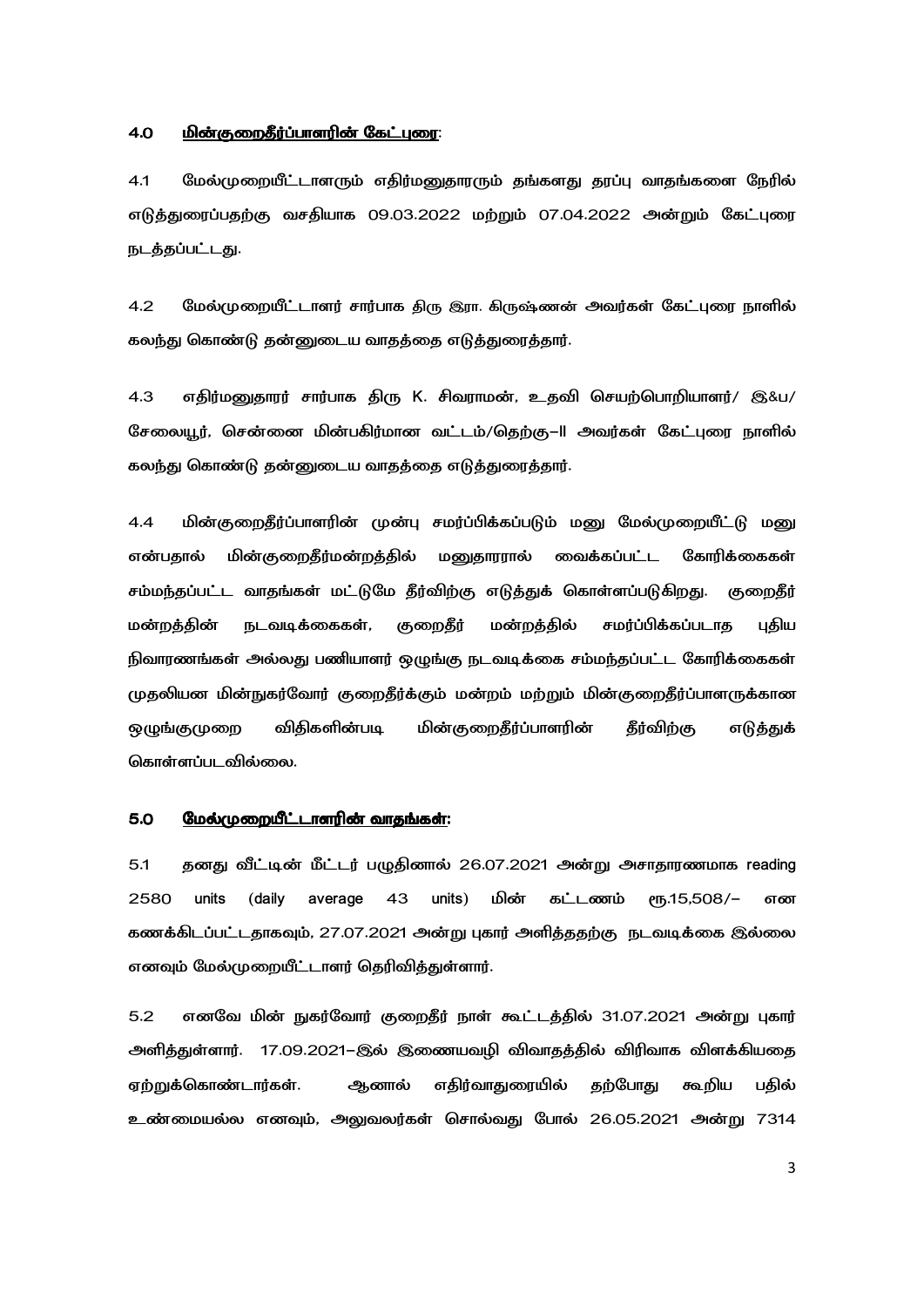யூனிட்டுகள் அல்ல எனவும், 6496 யூனிட்கள் தான் என்பதற்கு போட்டோ ஆதாரம் உள்ளதாக மேல்முறையீட்டாளர் தெரிவிக்துள்ளார்.

5.3 மீட்டர் தவறாகத்தான் ஓடியது என்பதற்கான ஆதாரமாக

1) 26.05.2021 அன்று மின் நுகர்வு கணக்கு, யோட்டோ மூலம்தான் எடுக்கப்பட்டது. இதில் 6496 யூனிட்டுகள் எனவும் பதிவேட்டில் எழுதியது 7314 யூனிட் அல்ல எனவும் தெரிவித்துள்ளார்.

அந்த போட்டோ இன்னும் தன்னிடம் உள்ளதாகவும், அதையும் 6450 யனிட்டுகள் என அவர்களே கீர்மானிக்கு கட்டணம் வசுலிக்ககாகவம் மேல்முறையீட்டாளர் தெரிவித்துள்ளார். CGRF குறைதீர் நாள் விவாதத்தில் தான் கூறியபோது மின்வாரிய அலுவலர்கள் பதில் கூற முடியாமல் சில நிமிடங்கள் மௌனமாய் இருந்ததாகவும், பின்பு முடிந்தவரை திருப்பித் தர முயல்கிறோம் எனக் கூறியதாகவும் மேல்முறையீட்டாளர் தெரிவித்துள்ளார்.

2) புகாருக்குப் பின் கூட 27.07.2021 முதல், மீட்டரை கழற்றிய நாள் 04.08.2021 வரையும் தினமும் அதிவேகமாக தவறாகத்தான் மீட்டர் ஓடியது. அதைக் கணக்கிட்டு அவ்வப்போது காட்டிவந்ததாகவும், 12.08.2021 அன்று சரி செய்த மீட்டரைப் பொருக்கிய பின் தினமும் 9 யூனிட்டாக சரியாக ஓடிவருவதாகவும் மேல்முறையீட்டாளர் தெரிவிக்குள்ளார்.

5.4 இதற்கான ஆதாரமாக 13.09.2021 அன்று AE, TNEB சோதித்து அவரே போட்டோ (9496 யூனிட்டுகள் என) எடுத்துச் சென்ளதாகவும், இதை CGRF கூட்ட விவாதத்தில் கான் செரிவித்ததாகவும், மீட்டர் தவறாகத்தான் ஒடியது, அதை மறைக்க முயல்வதாகவும், கொரானா காலத்தில் கணக்கிட்டது தவறு எனவும், அதுதான் காரணம் என்றும் பொதுவில் நடப்பதை தனக்கும் கூறுவதாகவும், தான் போட்டோ கொடுத்ததை மறைப்பதாகவும் மேல்முறையீட்டாளர் தெரிவித்துள்ளார்.

4 5.5 26.07.2021 அன்று அவர்கள் கணக்கெடுத்த பின்பு 27.07.2021 அன்று ஒரு புகாரை மாடம்பாக்கம் மின்வாரிய அலுவலகத்திற்கு குடும்பத்துடன் **் சென்று** கொடுத்ததாகவும், பொதுமக்கள் ஏராளமான பேர் எங்கள் முன்னிலையில் இதே காரணத்தால் அதாவது அதிகப்படியான மின் கட்டணம் பற்றியே பணியாளர்களுடன் சண்டையிட்டுக் கொண்டிருந்ததாகவும், தாங்கள் AE, TNEB வருவார் என மாலை 3 மணி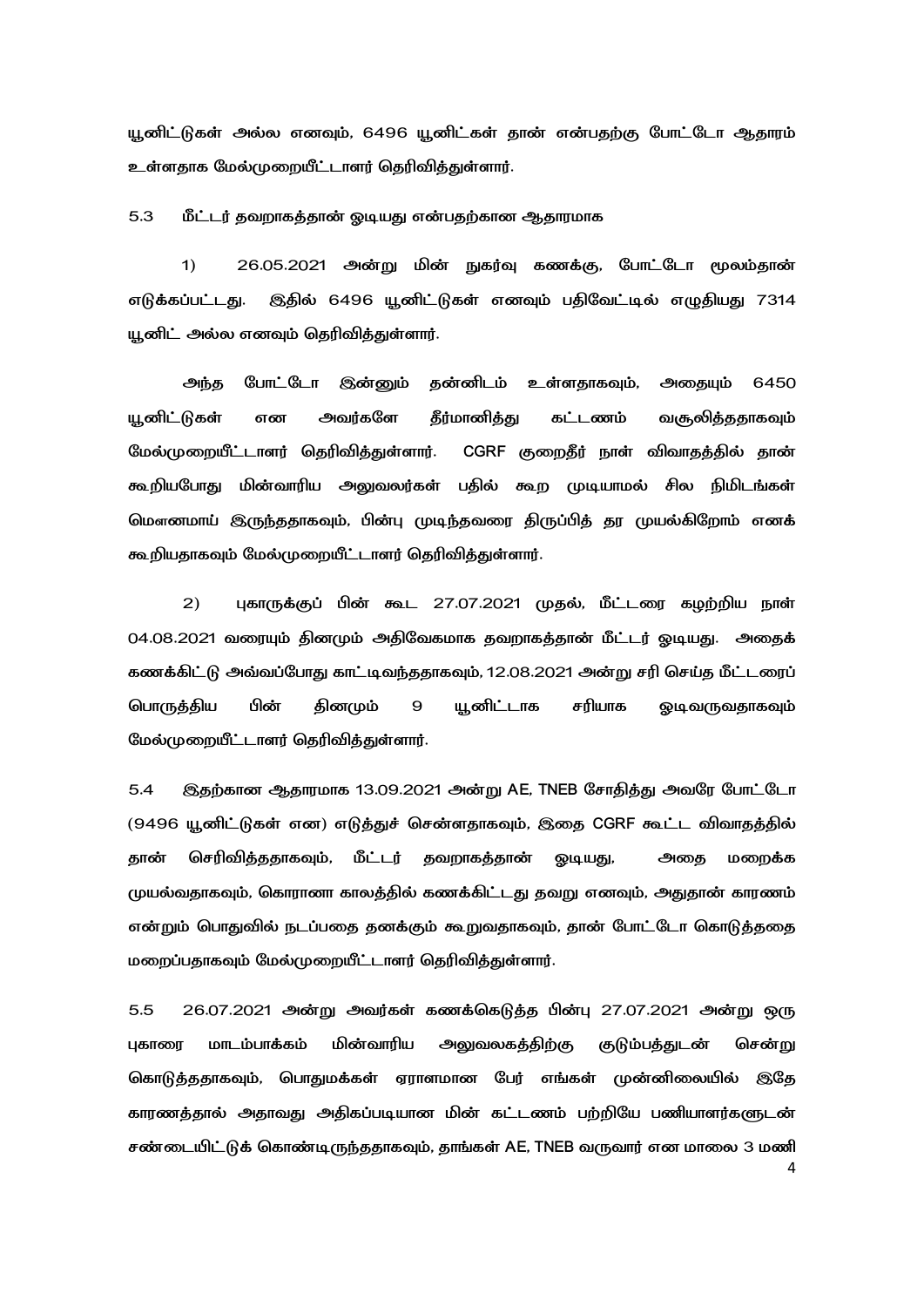வரை காத்திருந்தும் அவர் வரவில்லை. வசூல் பணியாளர் ஒருவர் தங்களை அழைத்து கட்டணத்தை சோதித்து இது அதிகம், தவறுதான் என்றதாகவும், ஒரு தனி வீட்டுக்கு இது அதிகம், 2021 ஜீலை மாதத்தில் சென்னையின் பல பகுதிகளிலும் இந்தப் பிரச்சனையில் மக்கள் அலுவலகங்களில் சண்டையிட்டார்கள், அதற்கான காரணங்களும் இதுவாகவே இருந்ததாக கூறியதாக மேல்முறையீட்டாளர் தெரிவித்துள்ளார்.

5.6 2021 மே மாதத்தில் கொரோனா காலத்தில் பொதுமக்கள் குறைத்துக் காட்டி எமாற்றினார்கள் என்பகு போல் பொதுவான ஒரு காரணத்தை மின்வாரியம் கூறிவருவதாகவும், தான் 2021 மே மாதத்திலும் கொரோனா காலத்தில் போட்டோ எடுத்து காட்டி, பதிந்து, மின் கட்டணம் 650 யூனிட்டுக்கு எப்போதையும் விட அதிகமாக ECC செலுத்தி உள்ளதாகவும், மீண்டும் 2021 ஜுலையில் 5 மடங்கு அதிக யூனிட்டுகள் பயன்படுத்தியதாக மேல்முறையீட்டாளர் தெரிவித்துள்ளார்.

5.7 எனவே மேலே கூறியுள்ள இரண்டு ஆதாரங்களை ஏற்று (2580 Unit) அதிக மின் கட்டணம் ரூ.15,508/–ஐ திருப்பித்தர உத்தரவிடுமாறு மேல்முறையீட்டாளர் தெரிவித்துள்ளார்.

#### 6.0 எதிர்மனுதாரரின் வாதங்கள்:

6.1 மின் இணைப்பிற்கான மின் அளவியில் உள்ள தரவுகள் அனைத்தும் பதிவிறக்கம் செய்யப்பட்டு ஆய்வு கூடத்திற்கு அனுப்பப்பட்டு ஆய்வு அறிக்கை பெறப்பட்டுள்ளதாகவும், அதில் மின் அளவி குறைபாடுகள் ஏதும் இன்றி நல்ல முறையில் இயங்குவதாக குறிப்பிடப்பட்டுள்ளதாகவும் எதிர்மனுதாரர் தெரிவித்துள்ளார்.

6.2 மேலும் 05/2021 மாதத்திற்கான மின் அளவீடு கொரோனா பரவல் அதிகப்படியாக இருந்தமையால், அரசு ஆணைப்படி முந்தைய மாத அளவீடு பதிவேற்றம் செய்யப்பட்டதாகவும், ஆனால் அதை மின் நுகர்வோர் ஏற்கமறுத்து, அவர் சுயமாக மின் அளவு எடுத்து வந்து அலுவலக பதிவேட்டில் பதிவு செய்ததின் அடிப்படையில் மீண்டும் PMC ரீடிங் மாற்றம் செய்யப்பட்டதாகவும், ஆனால் மின் அளவியை மின் அளவி பரிசோதனைக் கூடத்திற்கு அனுப்பி வைக்கப்பட்டதாகவும், அந்த மின் அளவியை பரிசோதனை செய்ததில் 26.05.2021 தேதியில் 7314 யூனிட் பயன்படுத்தியது உறுதி செய்யப்பட்டதாக எதிர்மனுதாரர் தெரிவித்துள்ளார்.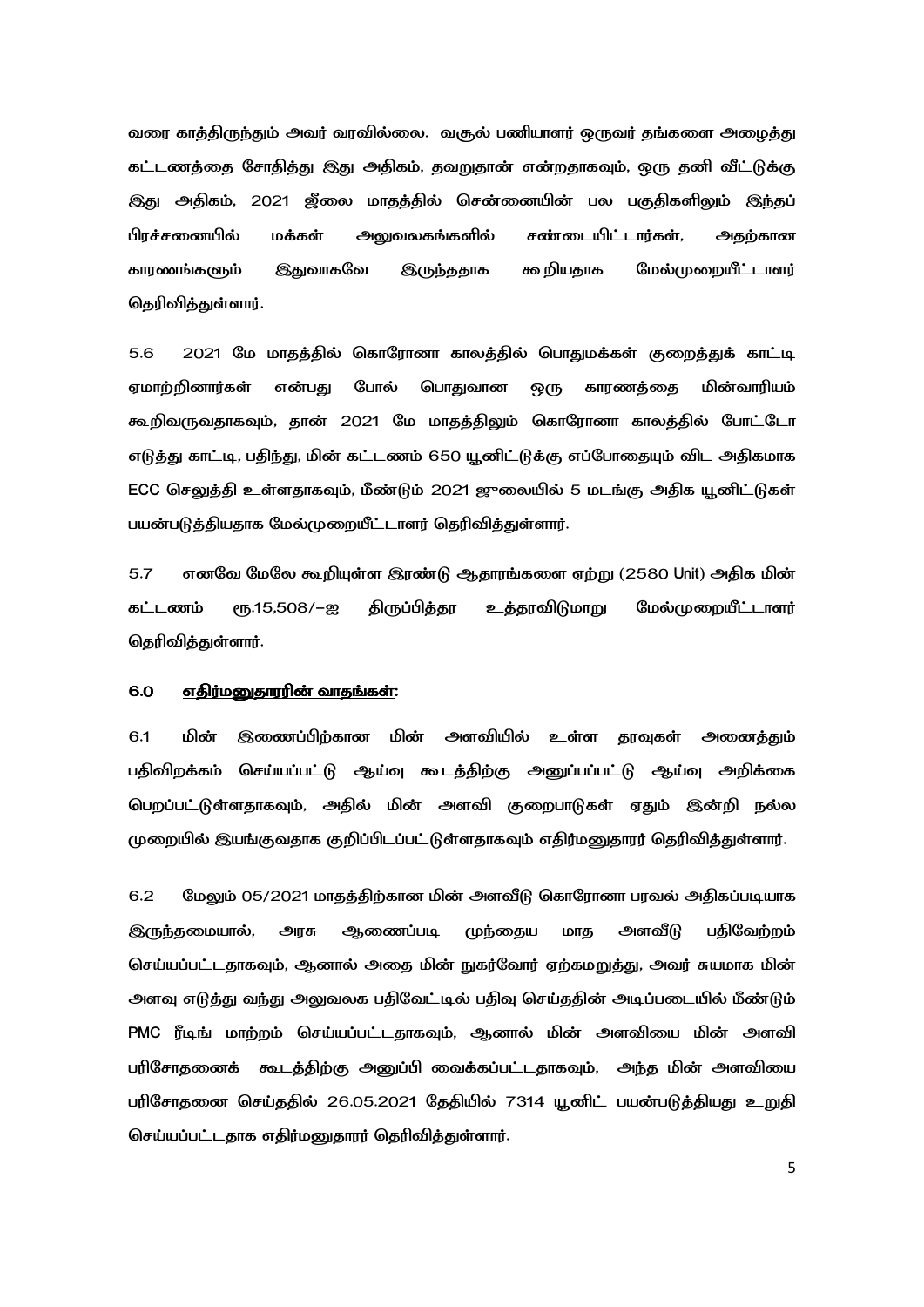$6.3$ எனவே மின் நுகர்வோர் தவறுதலாக 864 னிட் குறைவாக அலுவலக 07/2021 பகிவேட்டில் குறிப்பிட்டதால் மாதத்தில் உபயோகப்படுக்கிய மின் அளவீட்டுடன் விடுபட்ட 864 யூனிட்டுடன் சேர்த்து ரூபாய் 15508/– (2589 units) வந்துள்ளதாகவும், ஆகவே பிரிவு அலுவலகத்தில் தொடர்ச்சியாக தகுந்த மேல் நடவடிக்கை எடுக்கப்பட்டுள்ளகாகவும் எகிர்மனுகாரர் கெரிவிக்குள்ளார்.

மேலும் கணக்கீட்டாளர் 26/7/2021 அன்று எடுத்த மின் அளவீடும் (9030 6.4 யூனிட்) பரிசோதனை கூடத்தில் எடுத்த அளவீடும் (9022.03 யூனிட்) சற்று ஏறக்குறைய சரியாக இருப்பது தெரியவருகிறது. எனவே மின் அளவியில் எந்த குறைபாடும் இல்லை என்பதும் இதன் மூலம் உறுதிப்படுத்தப்படுகிறது.

 $6.5$ மேற்கண்ட தகவல்களை நுகர்வோர் குறைதீர்க்கும் மன்றத்தின் தலைவர் அவர்களுக்கு 08.10.2021 அன்று தெரிவித்து அதன் அடிப்படையில் நுகர்வோர் குறைதீர்க்கும் மன்ற புகார் எண் 311/08.10.2021 தள்ளுபடி செய்து உத்தரவு பிறப்பிக்கப்பட்டுள்ளதாக எதிர்மனுதாரர் தெரிவித்துள்ளார்.

6.6 எனவே மேற்குறிப்பிட்டுள்ள உண்மை ஆதாரங்களின் அடிப்படையில் புகார் எண் 04/22–ஐ தள்ளுபடி செய்து உத்தரவு பிறப்பித்து நீதியை வழங்க வேண்டுமாய் எதிர்மனுதாரர் தெரிவித்துள்ளார்.

### 7.0 மின் குறைதீர்ப்பாளரின் தீர்வு:

 $7.1$ இருதரப்பு வாதங்கள் மற்றும் சமர்ப்பிக்கப்பட்ட ஆவணங்கள் ஆகியவற்றை ஆராய்ந்து கீழ்க்கண்டவாறு தீர்வு செய்யப்படுகிறது.

மின் இணைப்பு எண்.313-205-3898, கிரு.P.மகாராஜா மற்றும் K.பேச்சியம்மாள் என்று 7.2 மின் பெயரில் வீட்டிர்கான வீதப்பட்டியில் (LT-Tariff-IA) பெறப்பட்டு உபயோகத்தில் இணைப்பில் மின் கணக்கீட்டில் உள்ளது. இம்மின் 7/2021 மாக அசாதாரண உபயோகக்கினை பகிவு செய்துள்ளதாக மேல்முறையீட்டாளர் தெரிவிக்குள்ளார். அதாவது, 26.07.2021 அன்று மேற்கொள்ளப்பட்ட மாத மின்கணக்கீட்டில் (26.5.2021 முதல் 26.7.2021 இடைப்பட்ட காலத்தில்) 2580 யூனிட்கள் பதிவானதாகவும் அதற்காக ரூ.15,508 மின்கட்டணம் விதிக்கப்பட்டதாக தெரிவித்துள்ளார்.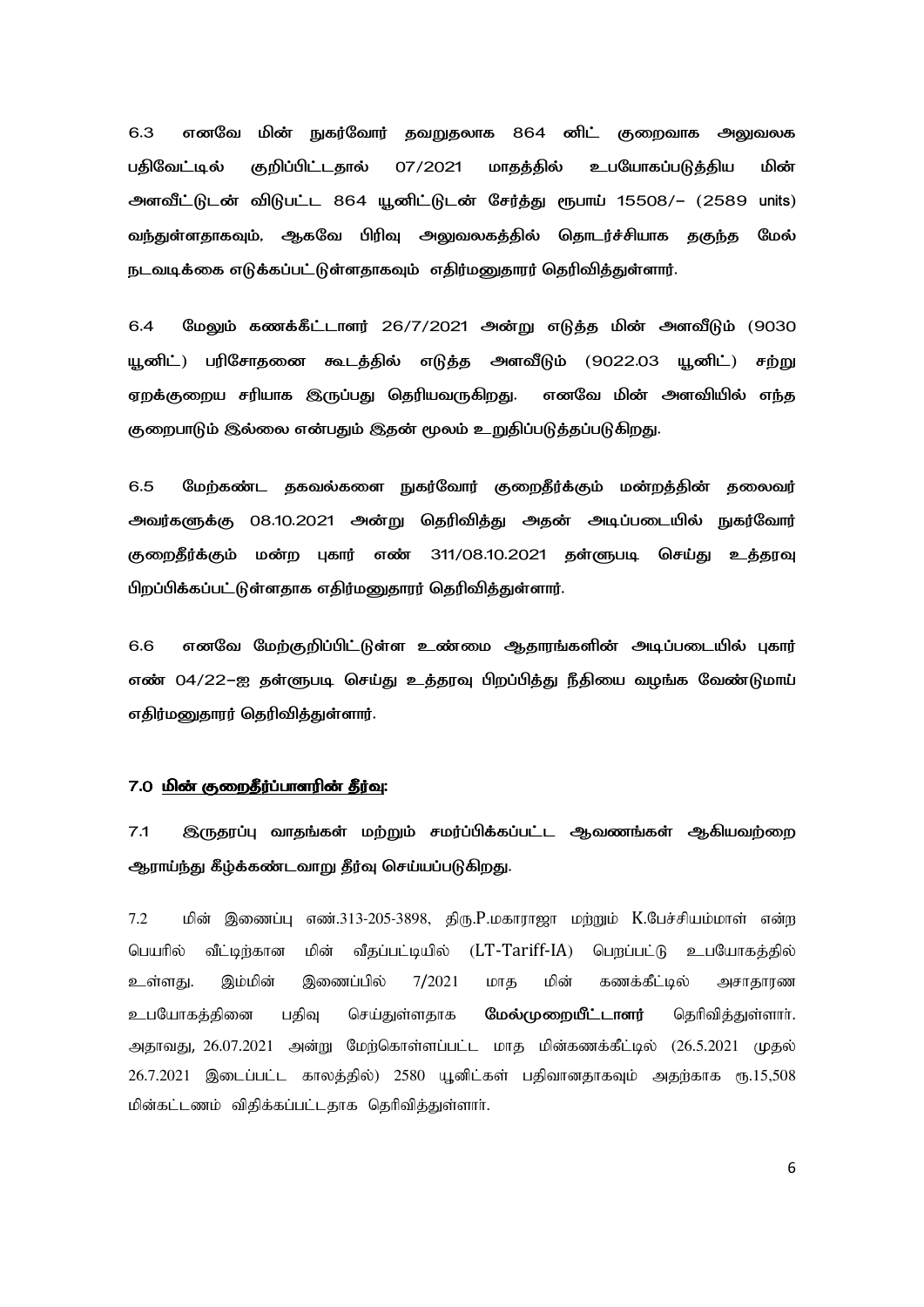$7.3$ முந்தைய மாக மின்கணக்கீட்டின்போது, 26.5.2021 அன்று கொரோனா அதற்கு காலத்தின் பொதுமுடக்கத்தின் காரணமாக நேரடியான மின் அளவீடு மேற்கொள்ளாததால் (PMC Billing) கணக்கீடு மேற்கொள்ளப்படவேண்டிய முந்தைய கால அடிப்படையில் நிலையில் மேல்முறையீட்டாளர் தானே மின் எடுத்துவந்த அளவீட்டின் அடிப்படையில் Reading 6450 என எதிர்மனுதாரரால் பதிவுசெய்யப்பட்டுள்ளது. 26.7.2021 அன்று நேரடி மின்கணக்கீட்டின்போது Reading 9030 என பதிவுசெய்யப்பட்டுள்ளது. இவ்வாறு 7/2021 மாத கணக்கீட்டில் 2580 யூனிட்கள் பதிவானதை அசாதாரண மின்அளவீடு எனவும் மின்னளவியின் பதிவானதாகக்கூறி குறைபாட்டினால் அதிகப்படியாக மேல்முறையீட்டாளர் புகார் செய்துள்ளாா்.

அடிப்படையில் மேல்முறையீட்டாளரின் உபயோகத்தில் 7.4 அவரது புகாரின் உள்ள எண்.00721559 மின்னளவி Meter Relay  $(MRT)$ வரிசை கொண்ட Tests பரிசோதனைக்கூடத்திற்கு அகன் சுன்மை குறித்த ஆய்விர்காக 4.8.2021 அன்று அனுப்பப்பட்டுள்ளது. அவ்வாய்வின் அறிக்கையும் மின்குறைதீா்ப்பாளருக்கு பெறப்பட்டுள்ளது. CMRI வாயிலாக பதிவிறக்கம் செய்யப்பட்ட விவரங்கள் சில கீழ்வருமாறு.

| <b>Meter Details</b>      |                 |                            |                       |  |  |  |
|---------------------------|-----------------|----------------------------|-----------------------|--|--|--|
| <b>Consumer Code</b>      | $\mathbf{1}$    | <b>Automatic Resetting</b> | $00:00:00$ hrs of 1st |  |  |  |
|                           |                 | Date & time                | day of odd month      |  |  |  |
| <b>Consumer Name</b>      | <b>TANGEDCO</b> | LS Integration Period      | 30 Mins               |  |  |  |
| Meter Constant            | 1600 imp/kWh    | kVAh computation           | LAL (lead as lead     |  |  |  |
|                           |                 | Logic (LAL/LAU)            | only logic)           |  |  |  |
| Location name             | Hyderabad       | Demand Integration         | 30 Min (Fixed         |  |  |  |
|                           |                 | Period                     | Block)                |  |  |  |
| Meter serial              |                 | Meter Read Time            | 11/08/2021            |  |  |  |
| Numberl                   | 00721559        | (PC/CMRI)                  | 11.34.42              |  |  |  |
| (0.0.96.1.0.255)          |                 |                            |                       |  |  |  |
| <b>File Creation Time</b> | 09/03/2022      | Meter Type<br>$10-60A$     |                       |  |  |  |
|                           | 14:05:06        | (0.0.94.91.12.255)         |                       |  |  |  |
| Voltage rating            | 3 x 240 V       | Current rating             | $10-60A$              |  |  |  |
|                           |                 | (0.0.94.91.12.255)         |                       |  |  |  |
| <b>Meter Software</b>     | PTF04-H740.1    | <b>BCS Software</b>        | 36MS ICS 1.0.4.18     |  |  |  |
| Version                   |                 | Version                    | (TANGEDCO)            |  |  |  |

 $\overline{7}$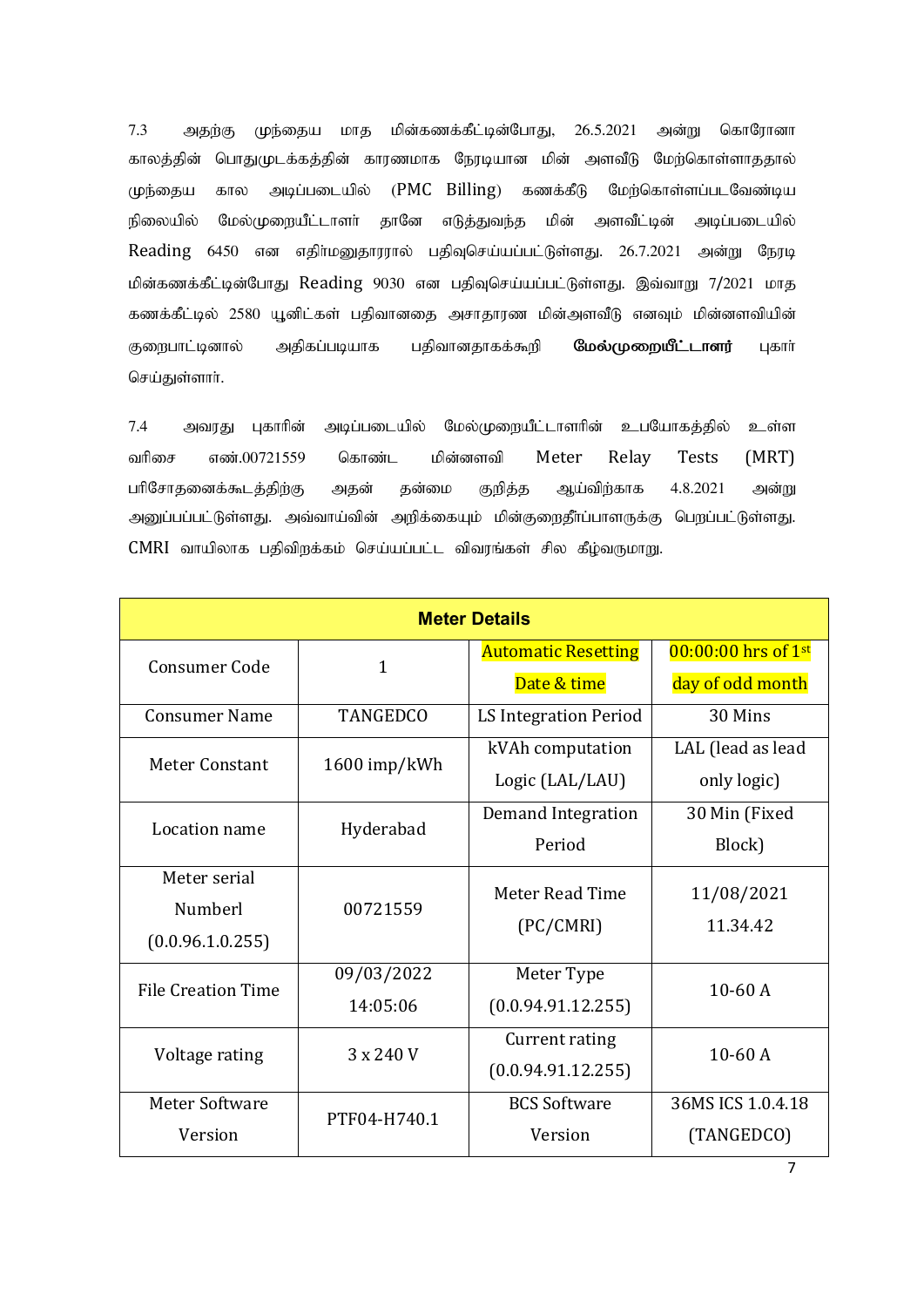| Number of Resets                              | 12         | Last Reset Date time    | 01.07.2021      |  |
|-----------------------------------------------|------------|-------------------------|-----------------|--|
|                                               |            |                         | 00:00:00        |  |
|                                               |            | Manufactured Month      |                 |  |
| Power off days                                | 190 days   | and Year                | 03/2019         |  |
|                                               |            | (0.0.96.1.4.255)        |                 |  |
| <b>CMRI Serial Number</b>                     | SS 111111  | <b>CMRI Upload Date</b> | 11.08.2021      |  |
|                                               |            | and Time                | 13:00:28        |  |
| Meter RTC                                     | 11.08.2021 | Meter Make              | Linkwell        |  |
| (0.0.1.0.0.255)                               | 11.33.15   |                         | Telesystems Pvt |  |
|                                               |            | (0.0.96.1.1.255)        | Ltd.,           |  |
| Meter & Current                               |            | Make & Current          |                 |  |
| Rating of Internal CT<br>1<br>(1.0.0.4.2.255) |            | Rating of Internal PT   | 1               |  |
|                                               |            | (1.0.0.4.3.255)         |                 |  |

| Reset No.      | <b>Reset Date &amp;</b><br><b>Time</b> | <b>Cumulative kWh</b> | <b>Cumulative kVAh</b> |  |
|----------------|----------------------------------------|-----------------------|------------------------|--|
| 1              | 01.01.2021                             | 4624.8154             | 5164.9651              |  |
|                | 00:00:00                               |                       |                        |  |
| $\overline{2}$ | 01.03.2021                             | 5169.9975             | 5753.4242              |  |
|                | 00:00:00                               |                       |                        |  |
| 3              | 01.05.2021                             | 6496.1495             | 7079.6357              |  |
|                | 00:00:00                               |                       |                        |  |
| 4              | 01.07.2021                             | 8427.4765             | 9012.7847              |  |
|                | 00:00:00                               |                       |                        |  |

|            | As per Consumer Ledger |             | As per MRT (CMRI) report |             |
|------------|------------------------|-------------|--------------------------|-------------|
|            | Reading                | Consumption | Reading                  | Consumption |
| 22.03.2021 | 5600                   |             |                          |             |
| 26.05.2021 | 6450                   | 850         | 7314.2720                | 1714        |
| 26.07.2021 | 9030                   | 2580        | 9022.0353                | 1708        |
|            |                        |             |                          |             |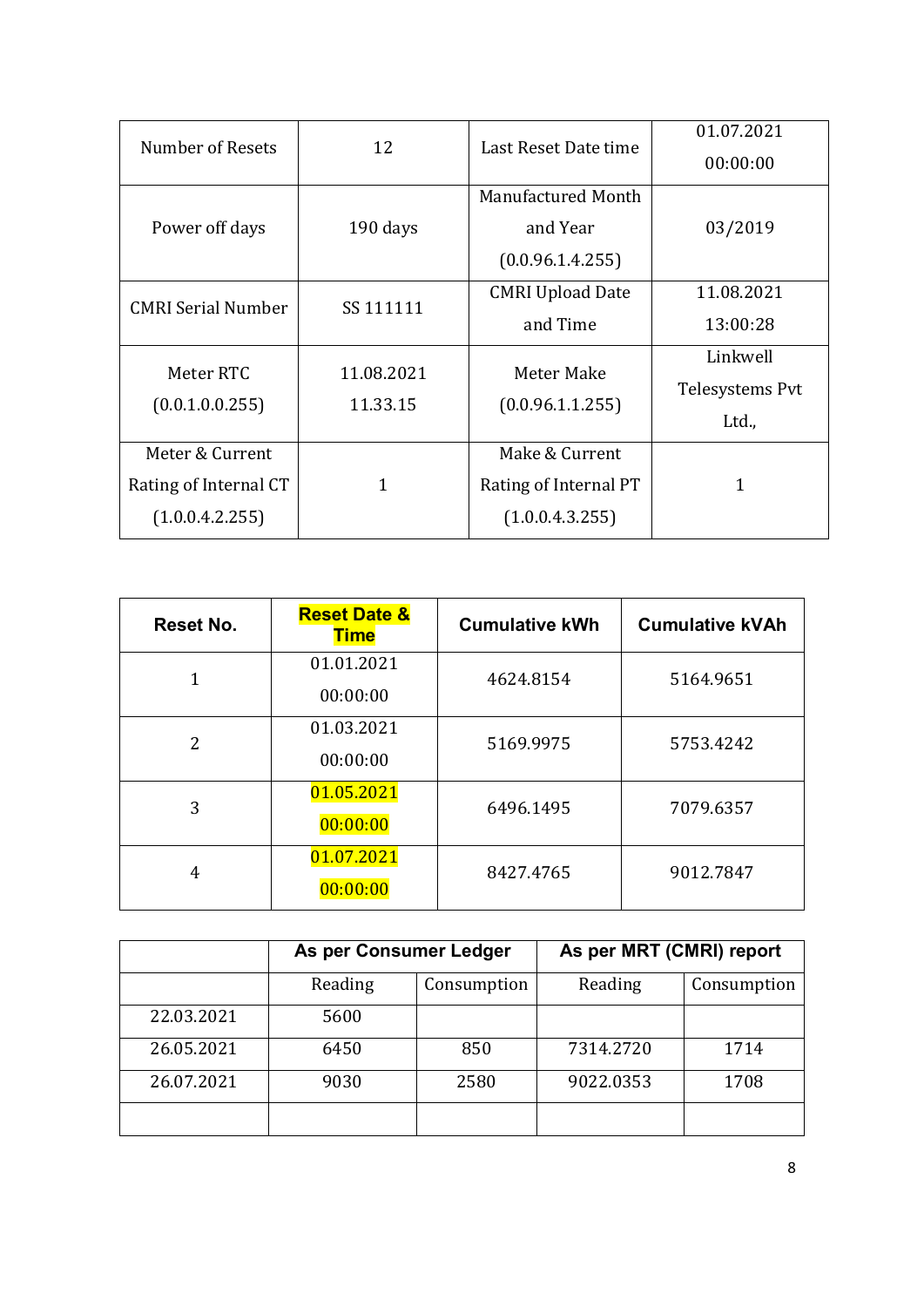*8/6! Olz<LjxbQm<miti<! ogiOviei! gizk<kqz<! 37/16/3132! ne<X! wkqi<lEkivviz<!* நேரடி மின்கணக்கீடு செய்யப்படாததால் தானே மின்அளவினை போட்டோ மூலம் எடுத்து கொடுத்ததாகவும், அதன்படியான மின்அளவு 26.05.2021 அன்றுள்ளபடி 6496 ஆகும் என கூறியுள்ளார். அதையே 6450 என எதிர்மனுதாரரால் பதிவுசெய்யப்பட்டுள்ளது.

*8/7! wkqi<lEkivi<!%x<xqe<hc!37/16/3132!ne<Xujvbqzie!hkquie!lqe<ntU!*CMRI பதிவின்படி 7314 ஆகும், ஆனால் மேல்முறையீட்டாளர் 6496 என தானாக தெரிவித்த *பி*ன்னளவு தவறாக குறிப்பிட்ட காரணத்தினால் 5/2021 மாதத்தில் வெறும் 850 யூனிட் *lm<MOl! g{g<gqmh<hm<mkigUl<! nke<! uqjtuigOu! 8*/*3132! lik! g{g<gQm<cz<! 3691!*  $\mu$ னிட் கணக்கீடு செய்யப்பட்டதாகவும் தெரிவித்துள்ளார்.

 $7.7$  மேற்கண்ட அட்டவணையில்  $\sf{CMRI}$  மூலம் பதிவிறக்கம் செய்யப்பட்ட விவரங்களின் அடிப்படையில் 1.5.2021 அன்று 6496 யூனிட் பதிவாகியுள்ளதை அறியமுடிகி<u>றது</u>, மேல்முறையீட்டாளர், தான் 26.5.2021 அன்று மின்னளவியில் 6496 யூனிட் காட்டியதாக கூறியதை அவர் அளித்துள்ள போட்டோவுடன் சேர்த்து ஆராயப்பட்டது. மின்னளவியில் *-Vujgbie! lqe<etU! hkqUgim<mh<hMgqxK/! ye<X! ne<jxb!* "Current" Reading மற்றொன்று "Bill" என குறிப்பிடும் "Reset" காலத்தில் பதிவான பிந்தைய Reading ஆகும். அதன் அடிப்படையில் மேல்முறையீட்டாளரால் எடுக்கப்பட்டது 1.5.2021 அன்று Reset-ல் பதிவான Reading-ஐ தவறாக எடுத்த காரணத்தினால் 6496 என மேல்முறையீட்டாளரால் கூறப்படுகிறது. இதனை Reset அன்று 1.5.2021-ல் பதிவான மின்னளவில் (6496) ஒத்துள்ளதை அறியமுடிகி<u>றத</u>ு.

7.8 மேலும் பரிசோதனைகூடத்திற்கு அனுப்பப்பட்ட மின்னளவியினை பரிசோதனை செய்து அளித்துள்ள அறிக்கையில் மின்னளவி பழுதுள்ளதாக ஏதும் தெரிவிக்கவில்லை. மேலும் ஒவ்வொரு நாளும் பதிவான விவரங்களை தெளிவாகக்காட்டியுள்ளது, ஆகையால் மின்னளவி நல்லநிலையில் உள்ளதாகவே கருதவேண்டும். மின்னளவி பரிசோதனைக்கூடம் என்பது அதனை பரிசோதிக்கும் இடமேயன்றி அதனை சரிசெய்யும் இடமல்ல. மேலும் அதே மின்னளவியே 04.08.2021-<del>ற்கு பின்னரும் 22.03.2021-ற்கு முன்னரும் பயன்பாட்டில்</del> இருந்துள்ளதால் மின்னளவியில் குறைபாடு உள்ளதாக கருதஇயலாது. 5/2021 மாத கணக்கீட்டிலேயே மேல்முறையீட்டாளரால் மின்னளவு குறைவாக வழங்கப்பட்டதாலேயே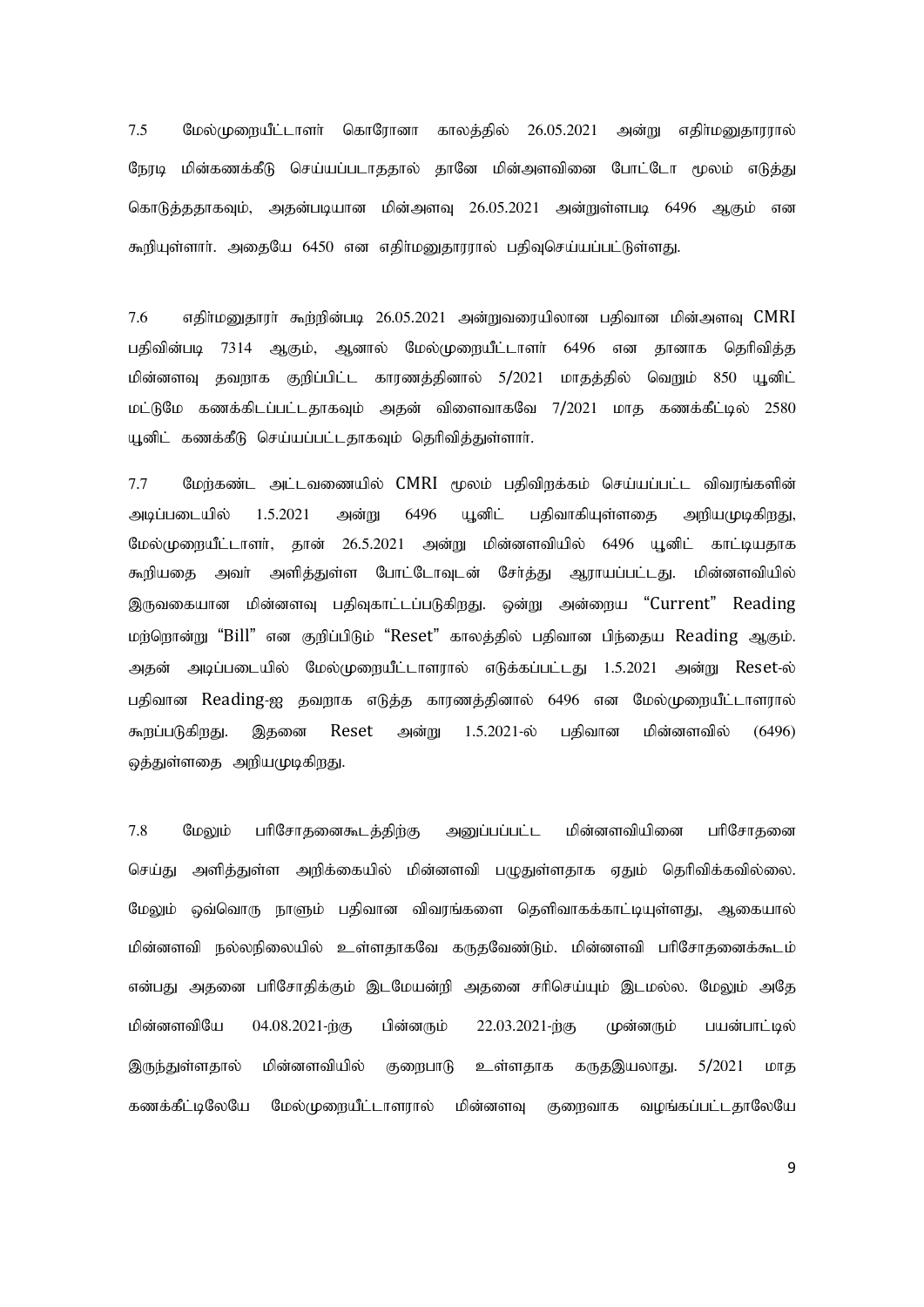7/2021 மின்கணக்கீட்டில் அகிகப்படியாக மின்னளவு (2580 யுனிட்) கணக்கிடப்பட்டுள்ளகாக அறியமுடிகிறது.

7.9. ஆகையால், மேற்கண்ட தெளிவின் அடிப்படையில் CMRI மூலம் பெறப்பட்டுள்ள மின்னளவினை அடிப்படையாகக்கொண்டு, 26.05.2021 அதாவது அன்று பதிவான **மின்பயன்பாடு** 7314 யூனிட் எனவும், 26.07.2021 அன்றைய மின் கணக்கீட்டின் அடிப்படையிலான 9030 யூனிட்-ஐ அடிப்படையாகக்கொண்டு மின்கணக்கீட்டினை மறுகணக்கீடு செய்யுமாறு தீர்வுசெய்கிறேன்.

#### 8.0 முடிவுரை:

 $8.1.$ கூர்ந்தாய்வின் அடிப்படையில் மேல்முறையீட்டாளரின் பக்கி 7-இல் கண்ட மின்னினைப்பில் உள்ள மின்னளவியில் குறைபாடு இல்லை கருதுகிறேன். என அகன் அடிப்படையில் CMRI மூலம் பெறப்பட்ட மின்னளவினை கணக்கிற்கொண்டு 5/2021மற்றும் 7/2021 **மாதங்களுக்கு** மறுகணக்கீடு செய்யுமாறும், அதில் ஏதும் அதிகப்படியாகவோ அல்லது குறைவாகவோ வசூலிக்கப்பட்டிருந்தால் அதை அடுத்த கணக்கீட்டில் சரிசெய்து வழங்கப்படவேண்டும் எனவும் ஆணையிடுகிறேன்.

8.2. நிறைவேற்றியமைக்கான மேர்கண்ட ஆணையை அறிக்கையை இவ்வாணை வேண்டுமென சமர்ப்பிக்க கிடைக்கப்பெற்ற நாளிலிருந்து 15 நாட்களுக்குள் அறிவுறுத்தப்படுகிறது.

8.3 மேற்கண்ட தீர்வுடன் இந்த மேல்முறையீட்டு மனு எண் 04/2022 முடிவுக்கு கொண்டு வரப்படுகிறது. செலவுத் தொகை இல்லை.

> (செ. தேவராஜன்) மின்குறைதீர்ப்பாளர்

''நுகா்வோா் இல்லையேல், நிறுவனம் இல்லை'<sup>:</sup> "No Consumer, No Utility"

#### <u>பெறுநர்:</u>

1. திரு பு. மகாராஜா, A2, புநீ சாய் இல்லம், பஜனை கோயில் முதல் குறுக்குத் தெரு, வேங்கைவாசல், காம்பாம். சென்னை – 73.